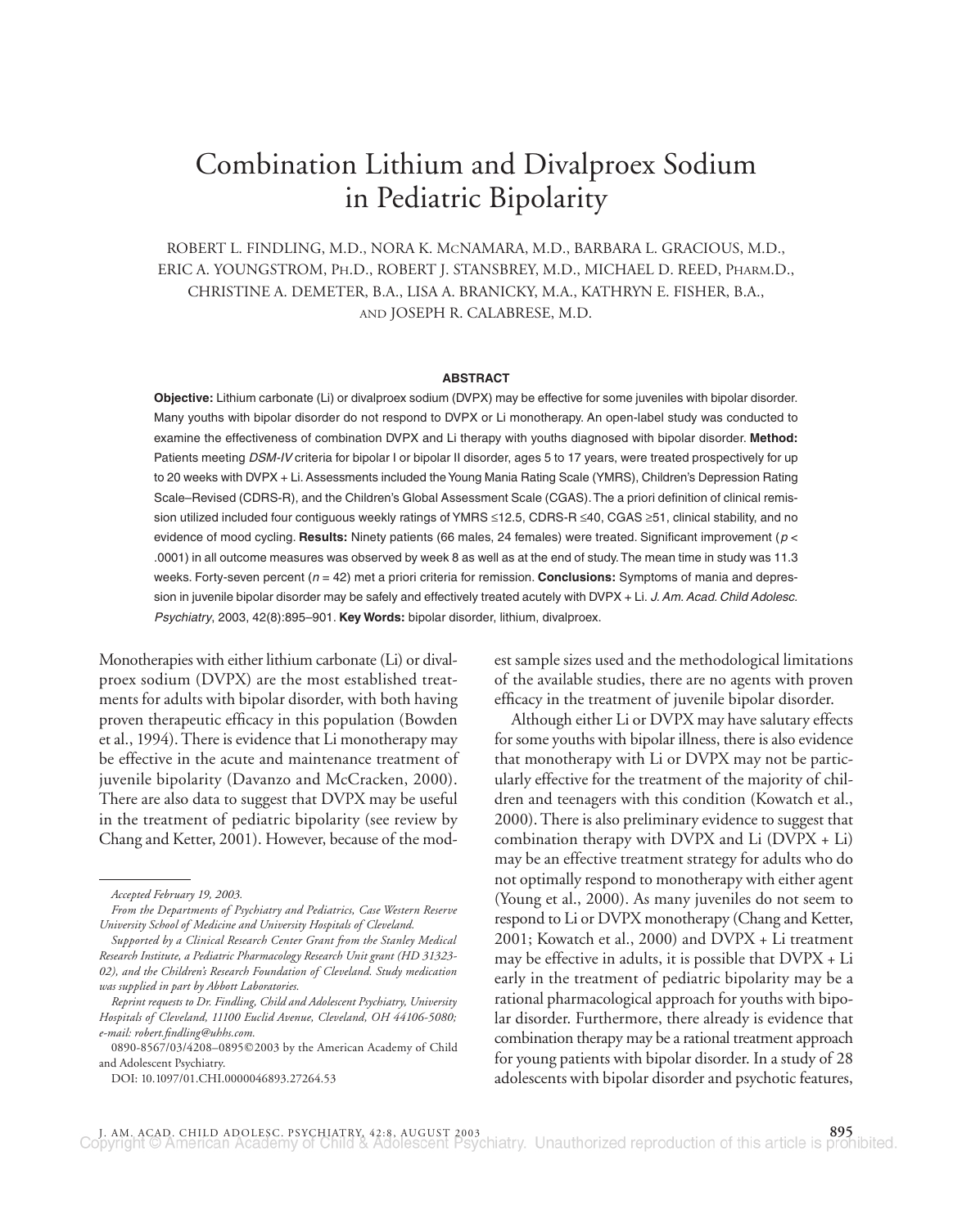combination therapy with lithium and an antipsychotic agent was found to be an effective therapeutic strategy (Kafantaris et al., 2001).

The purpose of this study was to examine the effectiveness of combination therapy with DVPX and Li (DVPX + Li) in the treatment of juveniles with bipolar disorder. It was hypothesized that DVPX + Li would be a safe, effective treatment for these patients.

## **METHOD**

The University Hospitals of Cleveland Institutional Review Board for Human Investigation approved the procedures of this outpatient study. The parents/guardians of all study subjects provided written informed consent. All youths provided written assent before participation in this trial. Subjects were seen weekly while they were enrolled in the study.

These results were collected during an initial stabilization portion of a multiphase study that has been previously described (Findling et al., 2000). The first phase of the study, which is described herein, comprised of open-label treatment with both Li and DVPX as the primary form of intervention. Patients who achieved clinical remission for 4 consecutive weeks could then be randomized to receive either Li or DVPX monotherapy in a double-blind, placebocontrolled fashion. These data reflect results from the initial phase of this larger body of work. The goal of this initial portion of this multiphase trial was to obtain rapid syndromal remission in a heterogeneous cohort of outpatient youths similar to those typically encountered in clinical practice. This was done to identify responders who could be randomized to receive monotherapy with either Li or DVPX.

## Subjects

Youths between the ages of 5 and 17 years were eligible. To be enrolled, subjects had to have experienced at least one hypomanic or manic episode (American Psychiatric Association, 1994) within the prior 3 months. All subjects met diagnostic symptom criteria for a lifetime diagnosis of bipolar disorder type 1 (BP I) or 2 (BP II) based upon results of the Schedule for Affective Disorders and Schizophrenia for School-Age Children, either K-SADS-PL (Kaufman et al., 1997) or K-SADS-E (Orvaschel, 1994). In addition, all subjects met a lifetime diagnosis BP I or BP II based on the results of a clinical assessment by a child and adolescent psychiatrist.

Patients with a history of intolerance to Li levels of 0.6 mmol/L or a history of intolerance to DVPX levels of 50 µg/mL were not enrolled. Youths who had experienced a manic episode with documented Li levels of ≥1.0 mmol/L or had experienced a manic episode with a documented DVPX level >80 µg/mL were excluded. Other exclusionary criteria included active neurological/medical disorders, a substance abuse disorder within the 6 months prior to enrollment, and evidence of mental retardation or a pervasive developmental disorder. Females who were pregnant, nursing, were at risk of becoming pregnant, or intended to become pregnant were also excluded.

## Pharmacotherapy

Patients began combination treatment with both Li and DVPX at baseline. Doses of each were administered so that targets of 20 mg/kg per day of DVPX and 30 mg/kg per day of Li were achieved by the end of week 2. To remain enrolled in the trial, youths had to be able to tolerate a minimum DVPX plasma level of 50 µg/mL and a minimum Li level of 0.6 mmol/L. Medication doses were adjusted so that patients' DVPX levels were between 50 and 100 µg/mL and Li levels between 0.6 and 1.2 mmol/L. Levels of Li and DVPX were obtained at week 2, week 4, and every 4 weeks thereafter. Physicians raised the doses of both Li and DVPX until either the maximum permitted blood levels were reached or until drug related side effects precluded further dose increases. Adherence with treatment was also assessed with direct patient/guardian query and pill counts. Patients entering the study who were currently being prescribed a psychostimulant, antipsychotic, or an antidepressant were tapered off of their current medications by the study physician as rapidly as possible and as clinically tolerated/indicated.

For patients with psychosis or other symptoms of bipolar disorder that did not seem to optimally respond to combination DVPX + Li treatment, transient antipsychotic pharmacotherapy was permitted up to maximum FDA-approved adult doses with risperidone, olanzapine, or quetiapine. For patients with depressive symptoms, adjunctive antidepressants could also be transiently prescribed.

Patients with attention deficit hyperactivity disorder (ADHD) during periods of euthymia were permitted adjunctive treatment with psychostimulants at FDA-approved doses. Clonidine at doses of up to 6 µg/kg per day could also be prescribed for these subjects. If the patients' mood episodes were not responding adequately to DVPX + Li treatment, adjunctive ADHD treatments were discontinued in order to ensure that these adjunctive agents were not interfering with thymoleptic therapy.

## Outcome/Safety Measures

Patients were seen by a child/adolescent psychiatrist at all treatment visits. Symptoms of mania were assessed by an experienced rater with the Young Mania Rating Scale (YMRS) (Young et al., 1978), depression with the Children's Depression Rating Scale-Revised (CDRS-R) (Poznanski et al., 1985), overall illness severity and improvement with the Clinical Global Impressions Scale (CGI) (NIMH, 1985), and global functioning with the Children's Global Assessment Scale (CGAS) (Shaffer et al., 1985) at each visit. The majority of the assigned scores from their measures were reviewed by the child and adolescent psychiatrist who saw the patient at the study visit. Prior to receiving study medication, a physical examination, an electrocardiogram, a urine toxicology screen, a chemistry profile, a thyroidstimulating hormone level, a hematology profile, a coagulation profile, and a urinalysis were performed. Post-menstrual females received a urine pregnancy test. Patients also had their height and weights measured. These same safety measures were all obtained at end of the study. In addition, a hematology profile and a chemistry profile were obtained at weeks 4 and 12. A thyroid-stimulating hormone level was also obtained at week 8. Side effects were monitored by direct query from both a research assistant and a study physician at each visit.

# Study Completion

At the end of study participation, patients were assigned to either one of two groups: "Remitters" or "Non-Remitters." Subjects were placed into the Remitters group if they tolerated combination DVPX + Li therapy at prescribed levels, were judged to be clinically stable, had no evidence of affective cycling, and did not require treatment with an antipsychotic, an antidepressant, or another mood stabilizer for 4 consecutive weeks. In addition, all Remitters met a priori criteria for clinical response. These criteria were as follows: a CDRS-R ≤40, a YMRS ≤12.5, and a CGAS ≥51 for 4 consecutive weeks. All other subjects were considered Non-Remitters. It should be noted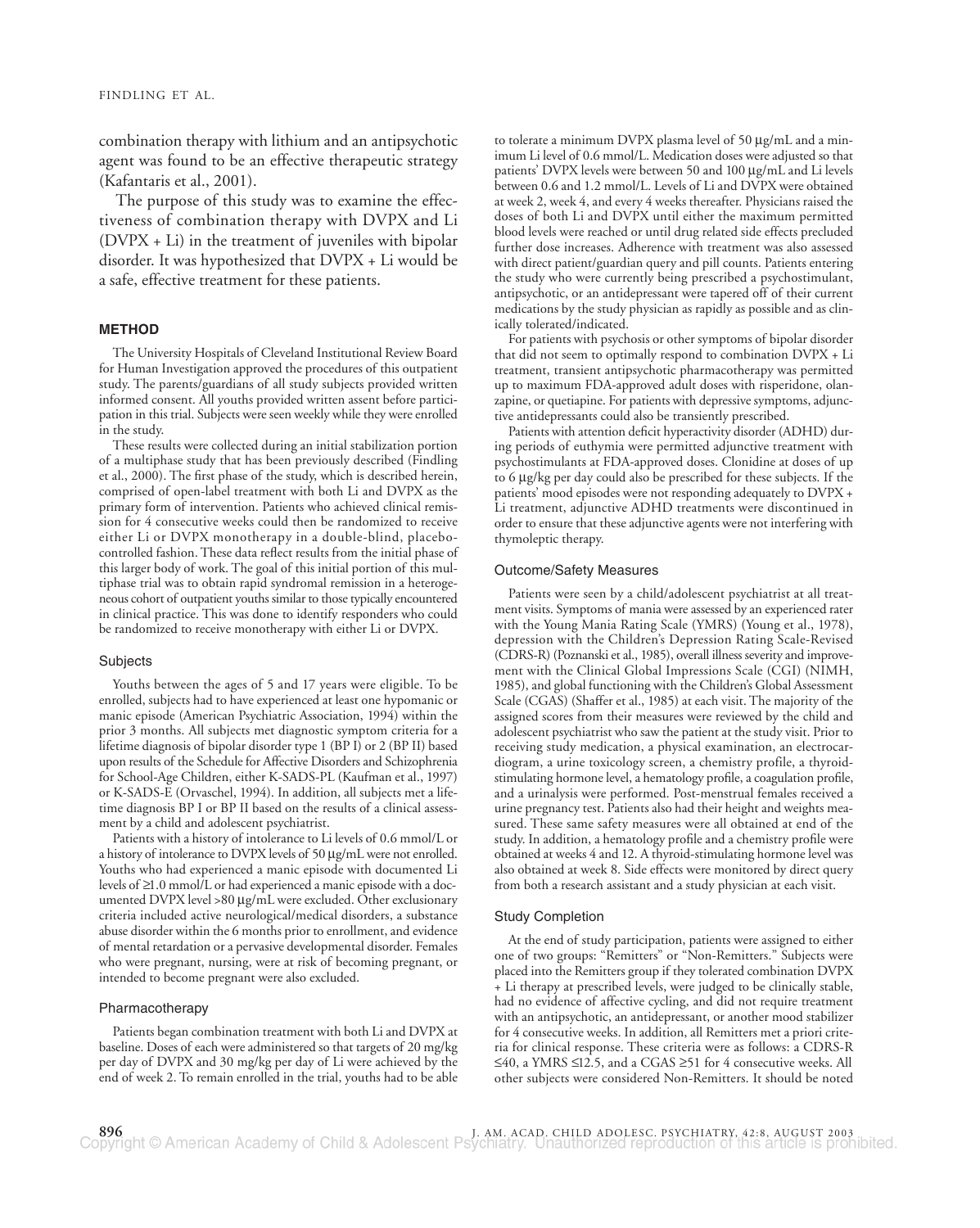that the Non-Remitter group included subjects that ended the study due to nonadherence with study procedures, hospitalization, and persistent psychiatric symptomatology.

Participation in this initial stabilization phase could last up to 20 weeks. A patient's participation in this phase ended once he/she met criteria for inclusion into the Remitters group or once it became apparent that a patient would not be able to meet a priori criteria for inclusion in the Remitters group by the end of 20 weeks of treatment.

## Statistical Analyses

Analyses were performed using the Statistical Package for the Social Sciences for Windows (SPSS, version 10.0, 1999). Averages are presented as mean (standard deviation) unless otherwise noted. Using an intent-to-treat analysis with last observation carried forward, paired samples *t* tests were used to compare YMRS, CDRS-R, CGAS, and CGI scores at baseline with end of week 8 and end of study scores.

Independent sample *t* tests were used to compare age at onset of symptoms, length of illness, baseline symptom severity, and end of study drug levels between the Remitters and Non-Remitters groups. The data were considered adequately close to normally distributed if both skewness and kurtosis of the data were <3.0.

Based on the prior work of Kafantaris et al. (2001) that reported that patients with mania and psychotic features might require treatment with an antipsychotic,  $\chi^2$  analyses were performed to examine whether individuals with a lifetime history of psychosis or psychotic symptoms at baseline were less likely to be considered a Remitter at end of study. A  $\chi^2$  analysis was also used to examine differences in the occurrences of the course modifier, rapid cycling, in the Remitter and Non-Remitter groups.

Additionally, an independent samples *t* test was performed to examine whether differences in mean drug levels of Li and DVPX existed between those patients who achieved clinical remission and those that did not.

A paired samples *t* test was performed comparing the average weight gain per week over the first 8 weeks to the average weight gain per week over the subsequent weeks in those subjects whose participation was 9 weeks or longer. This was done to examine whether the change in weight varied over time.

Because of the many analyses performed in this study, the reader may find it helpful to employ a Bonferroni corrected two-tailed  $\alpha$ level of .0025 to ensure an overall  $\alpha$  of <0.05 for the approximately 20 analyses.

# **RESULTS**

#### **Subjects**

A total of 207 patients underwent a screening interview. After this interview, 56 did not meet diagnostic symptom criteria, 31 declined participation, and 11 others did not meet one or more of the other inclusion/exclusion criteria. A total of 109 patients were enrolled. Fifteen enrolled but were never dosed (most often due to study noncompliance). Of the 94 patients who received study medications, 4 did not return for an end of week 1 visit due to noncompliance  $(n = 2)$  or withdrawing consent

**TABLE 1** Baseline Mood States in 90 Children and Adolescents With Bipolar Disorder

| Mood State                          | N  | Overall<br>(9/0) | Mean (SD)<br>Length of Study<br>Participation | No. (%)<br>Achieving<br>Remission |
|-------------------------------------|----|------------------|-----------------------------------------------|-----------------------------------|
| Mixed <sup>a</sup>                  | 39 | 43.3             | 11.2(4.9)                                     | 17(43.6)                          |
| $\mathrm{Manic}^b$                  | 34 | 37.8             | 11.5(6.0)                                     | 16(47.1)                          |
| Depressed <sup>c</sup>              | 8  | 8.9              | 12.3(5.1)                                     | 5(62.5)                           |
| Hypomanic <sup><math>d</math></sup> | 5  | 5.6              | 11.1(5.5)                                     | 2(40.0)                           |
| Euthymic <sup><math>e</math></sup>  | 4  | 4.4              | 8.3(3.5)                                      | 2(50.0)                           |

*<sup>a</sup>* Children's Depression Rating Scale–Revised (CDRS-R) > 28 and Young Mania Rating Scale (YMRS) <sup>≥</sup> 12. *<sup>b</sup>* CDRS-R <sup>≤</sup> 28 and YMRS <sup>≥</sup> 16. *<sup>c</sup>* CDRS-R > 28 and YMRS < 12.

*<sup>d</sup>* CDRS-R <sup>≤</sup> 28 and YMRS 12–15. *<sup>e</sup>* CDRS-R <sup>≤</sup> 28 and YMRS < 12.

(*n* = 2), and were not considered in the analyses. Ninety youths completed at least 1 week of treatment and were included in the statistical analyses.

Those 90 patients ranged in age between 5 and 17 years with an average (SD) age of 10.9 (3.4) years. Sixty-six subjects were males and 86 met diagnostic criteria for BP I. Sixty percent exhibited the rapid cycling variant of bipolar disorder. The mean age of onset of bipolar symptoms was 7.2 (4.0) years with a mean length of illness of 167.8 (122.0) weeks.

Sixty-eight (75.6%) of the subjects also met diagnostic symptom criteria for one or more co-morbid psychiatric diagnoses. ADHD and the disruptive behavior disorders were the most common co-morbidities, with 64 of the subjects meeting diagnostic criteria for one or more of these conditions. Length of time participants were enrolled in the study ranged from 1 to 20 weeks with a mean (SD) length of treatment of 11.3 (5.3) weeks.

## Symptomatic Response

Baseline mood states of these 90 subjects are listed in Table 1. There was a significant change from baseline values at both the end of week 8 and end of study on the YMRS (*t* = 12.4, *df* = 84, *p* < .0001 and *t* = 15.2, *df* = 88, *p* < .0001, respectively), the CDRS-R (*t* = 6.9, *df* = 84, *p* < .0001 and *t* = 7.3, *df* = 88, *p* < .0001, respectively), CGI-Severity score (*t* = 12.1, *df* = 86, *p* < .0001 and *t* = 13.8, *df* = 89, *p* < .0001, respectively), and CGAS (*t* = –10.5, *df* = 86, *p* < .0001 and *t* = –11.9, *df* = 89, *p* < .0001, respectively). Mean and standard deviations are summarized in Table 2.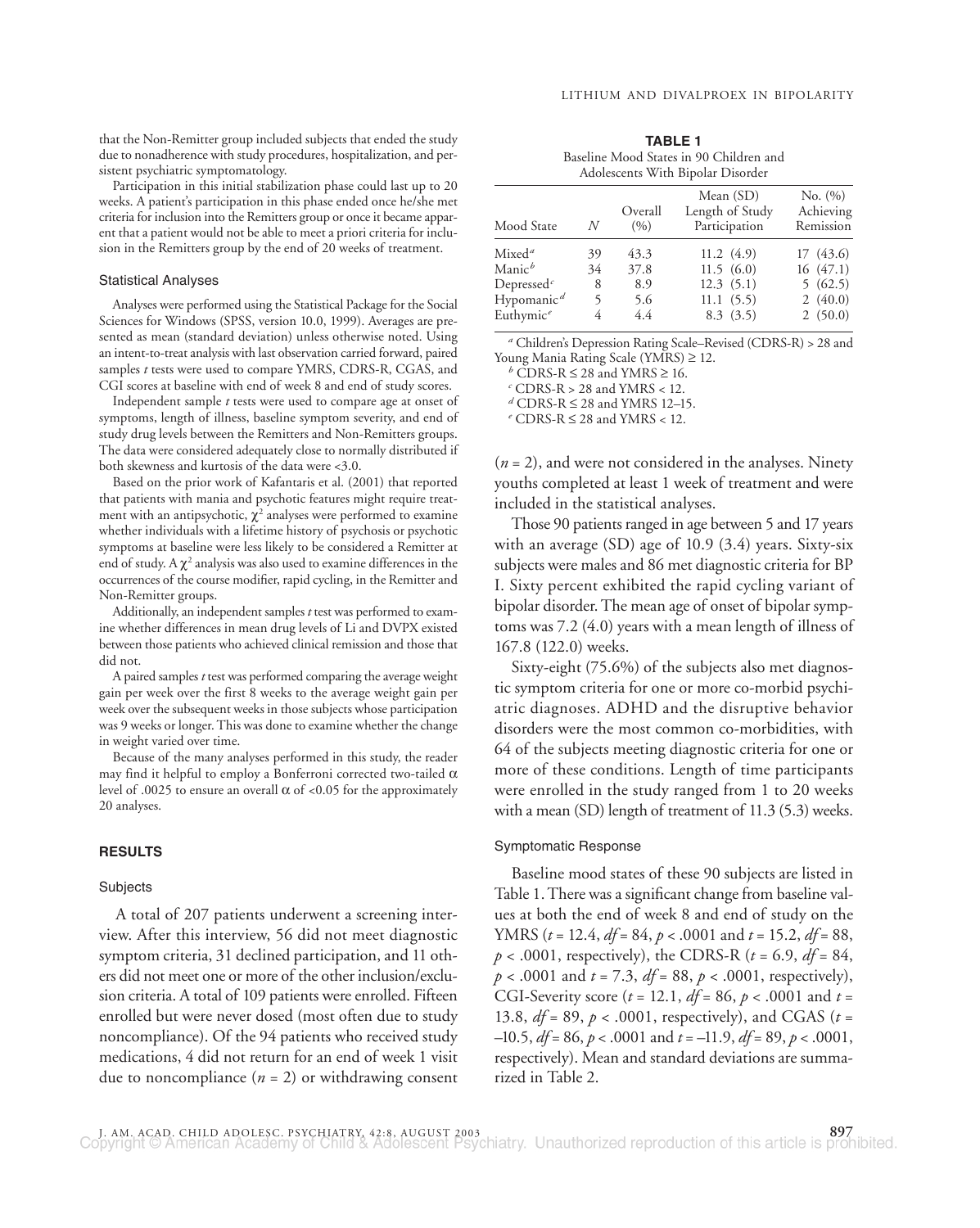| Outcome Measure Scores in 90 Children and Adolescents With Bipolar Disorder" |                       |                |                  |
|------------------------------------------------------------------------------|-----------------------|----------------|------------------|
| Measure                                                                      | <b>Baseline Score</b> | EOW 8 Score    | <b>EOS</b> Score |
| Young Mania Rating Scale                                                     | $21.8$ $(8.2)$        | $7.8$ $(9.0)$  | $5.7$ $(8.5)$    |
| Children's Depression Rating Scale–Revised                                   | 31.7(14.0)            | $20.9$ $(7.9)$ | 21.0(7.9)        |
| Children's Global Assessment Scale                                           | $50.1$ $(7.2)$        | 65.2(12.9)     | 68.1 (13.5)      |
| Clinical Global Impression Scale-Severity                                    | 4.1 (0.9)             | $2.3$ $(1.3)$  | 2.0(1.2)         |
| Clinical Global Impression Scale–Improvement                                 | NA                    | $2.4$ $(1.1)$  | $2.1$ $(1.2)$    |

**TABLE 2** Outcome Measure Scores in 90 Children and Adolescents With Bipolar Disorder *<sup>a</sup>*

*Note:* NA = not applicable.<br><sup>*a*</sup> Intent-to-treat analysis with last observation carried forward; data presented as mean (SD).

## Clinical Remission

Of the 90 youths, 42 (46.7%) met a priori criteria for remission. Exit reasons for Non-Remitters to be withdrawn from the study included nonadherence with study procedures ( $n = 19$ ), hospitalization ( $n = 3$ ), and persistent psychiatric symptomatology  $(n = 11)$ . Of the 11 (22.9%) Non-Remitters who exited the study due to persistent psychiatric symptoms, 7 discontinued because of psychosis and 4 patients discontinued because of persistent hypomania/mania or continued cycling. No patients were discontinued because of depressive symptoms. In summary, there were 42 Remitters and 48 Non-Remitters; of the 48 Non-Remitters, 11 subjects exited the study because of persistent psychiatric symptomatology. Table 3 shows demographic information of the Remitters, Non-Remitters, and Non-Remitters due to persistent symptomatology.

There was no significant difference in age at onset or length of illness (*t* = –1.4, *df* = 87, *p* = .17 and *t* = 1.4,  $df = 87$ ,  $p = .16$ , both two-tailed) between the Remitters and the other subjects. In addition, a  $\chi^2$  analysis indicated that the proportion of patients with rapid cycling did not differ between the Remitter and Non-Remitter groups  $(\chi^2 = 1.9, df = 1, p = .17, two-tailed)$ . The average (SD) length of participation was 13.1 (4.1) weeks for the Remitters group and 9.6 (5.7) weeks for the Non-Remitters group. Either a lifetime history of psychosis or the presence of psychotic symptomatology at baseline was found to be more common in those patients who were Non-Remitters due to persistent psychiatric symptomatology ( $n = 11$ ) than in those patients who were considered Remitters (*n* = 42) ( $\chi^2$  = 12.6, *df* = 1, *p* ≤ 0.0001;  $\chi^2$  = 5.2, *df* = 1, *p* = .023, both two-tailed).

|                                               |               | All            | Nonremitters due<br>to Persistent |  |
|-----------------------------------------------|---------------|----------------|-----------------------------------|--|
|                                               | Remitters     | Nonremitters   | Symptomatology                    |  |
|                                               | $(N = 42)$    | $(N = 48)$     | $(N = 11)$                        |  |
| Gender                                        |               |                |                                   |  |
| Males $[no. (%)]$                             | (69.0)        | (77.1)         | (72.7)                            |  |
|                                               | 29            | 37             | 8                                 |  |
| Females $[no. (%)]$                           | (31.0)        | (22.9)         | 3                                 |  |
|                                               | 13            | 11             | (27.9)                            |  |
| Lifetime history of psychosis [no. (%)]       | 2             | 9              | (45.5)                            |  |
|                                               | (4.8)         | (18.8)         | 5                                 |  |
| Lifetime history of rapid cycling $[no. (%)]$ | (52.4)        | (66.7)         | (54.5)                            |  |
|                                               | 22            | 32             | 6                                 |  |
| Age $(SD)(yr)$                                | (3.6)         | (3.2)          | (2.2)                             |  |
|                                               | 11.1          | 10.7           | 9.3                               |  |
| Age of onset $(SD)$ (yr)                      | (4.3)         | (3.8)          | (2.8)                             |  |
|                                               | 7.8           | 6.6            | 5.6                               |  |
| Baseline YMRS Score (SD)                      | 19.6          | (8.2)          | (6.7)                             |  |
|                                               | (7.6)         | 23.8           | 21.4                              |  |
| Baseline CDRS-R Score (SD)                    | 31.5 (12.8)   | (15.1)<br>31.9 | (9.8)<br>29.0                     |  |
| Baseline CGAS Score (SD)                      | (6.2)         | 49.4           | (9.4)                             |  |
|                                               | 51.0          | (7.9)          | 52.5                              |  |
| End of Study YMRS Score (SD)                  | (2.2)         | 10.1           | (5.0)                             |  |
|                                               | 0.8           | (9.7)          | 7.3                               |  |
| End of Study CDRS-R Score (SD)                | (2.3)<br>18.1 | 23.5(10.0)     | 17.8<br>(1.5)                     |  |
| End of Study CGAS Score (SD)                  | 76.7<br>(6.9) | 60.5(13.3)     | 64.0<br>(10.2)                    |  |
| Any comorbid diagnosis (%)                    | (69.0)        | (81.3)         | (90.9)                            |  |
|                                               | 29            | 39             | 10                                |  |
| Comorbid ADHD diagnosis (%)                   | (59.5)        | 35             | (90.9)                            |  |
|                                               | 25            | (72.9)         | 10                                |  |

**TABLE 3** Demographic Information by Remission Status in 90 Youths With Bipolar Disorder

*Note:* YMRS = Young Mania Rating Scale; CDRS–R = Children's Depression Rating Scale–Revised; CGAS = Children's Global Assessment Scale.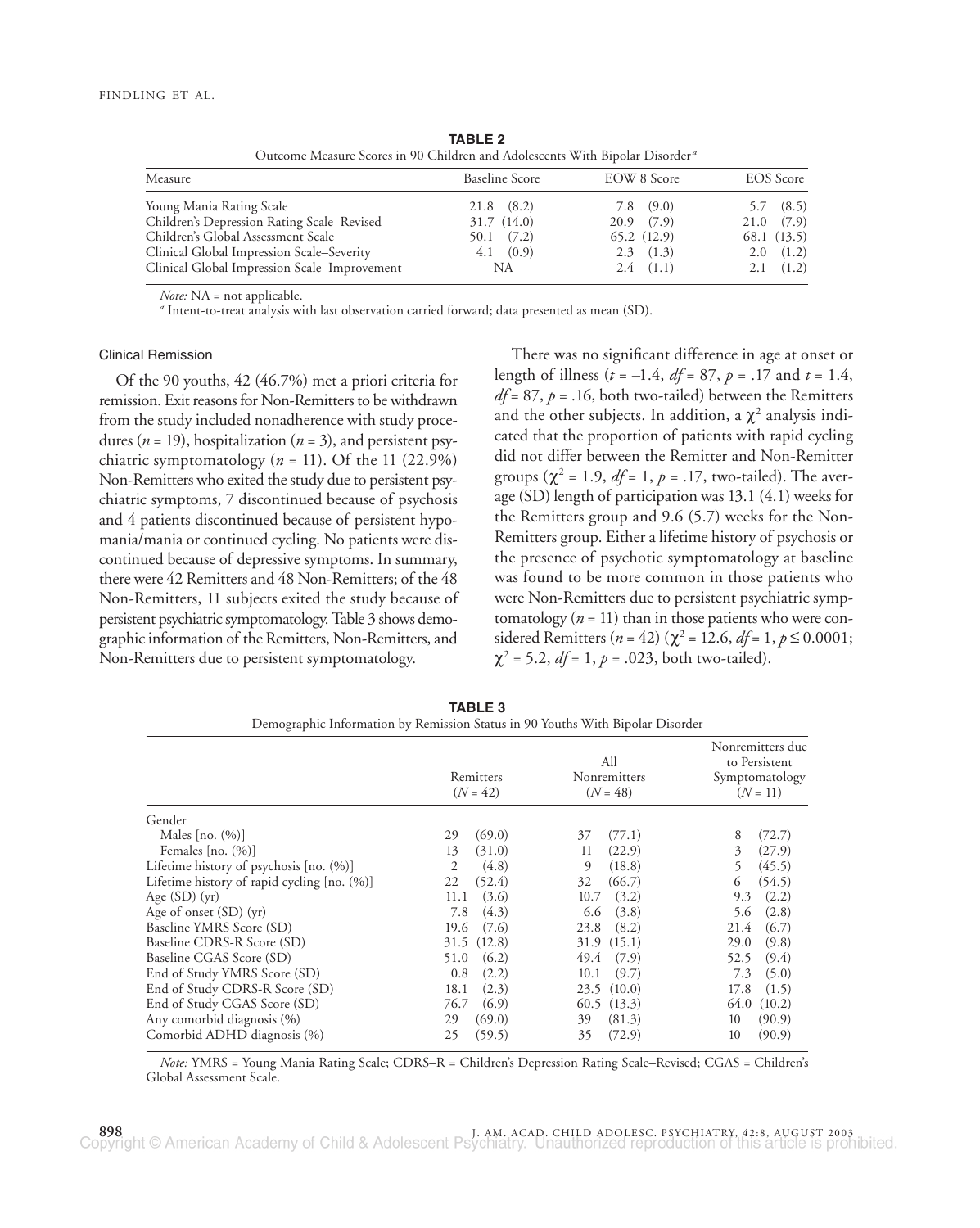|           | Concomitant Medications Administered to 90 Children<br>and Adolescents With Bipolar Disorder |                      |            |
|-----------|----------------------------------------------------------------------------------------------|----------------------|------------|
|           | Ever                                                                                         | Study                | End of     |
|           | During Study                                                                                 | Entry                | Study      |
| edication | [N(0 <sub>0</sub> )]                                                                         | [N(0 <sub>0</sub> )] | $[N(0_0)]$ |

**TABLE 4**

| Medication                     | During Study<br>[N(%)] | Entry<br>[N(%)] | Study<br>[N(%)]   |
|--------------------------------|------------------------|-----------------|-------------------|
| Stimulant                      | 53 (58.9)              | 32 (35.6)       | 47 (52.2)         |
| $\alpha_2$ -adrenergic agonist | 22 (24.4)              | 17(18.9)        | (0.0)<br>$\Omega$ |
| Atypical antipsychotic         | 19(21.1)               | (8.9)<br>8      | (14.4)<br>13      |
| <b>SSRI</b>                    | 10(11.1)               | (8.9)<br>8      | (2.2)             |
| Other antidepressant           | (4.4)<br>4             | (5.6)           | (0.0)<br>$\Omega$ |
| Tricyclic antidepressant       | (4.4)<br>4             | (4.4)<br>4      | (0.0)<br>$\Omega$ |
| Anticonvulsant                 | (3.3)<br>3             | (4.4)<br>4      | (0.0)<br>$\theta$ |
| <b>Buspirone</b>               | (2.2)<br>2             | (2.2)<br>2      | 2<br>(2.2)        |
| Typical antipsychotic          | (2.2)                  | (2.2)           | (1.1)             |
| Benzodiazepine                 | (1.1)                  | (1.1)           | (1.1)             |

*Note:* SSRI = serotonin selective reuptake inhibitor.

## Medication Dosing

At the end of study, the mean (SD) total daily dose of DVPX was 862.5 (397.5) mg/day with an average end of study DVPX blood level of 79.8 (25.9) µg/mL. This corresponded to a weight-adjusted DVPX dose of 20.6 (8.7) mg/kg per day. The mean dose of Li that was prescribed at the end of study was 923.3 (380.2) mg/day with an average end of study Li level of 0.9 (0.3) mmol/L. The mean end of study dose of Li that was prescribed was 22.1 (8.7) mg/kg per day. There was no significant difference in DVPX levels at end of study between Remitters and Non-Remitters (mean ± SD, 80.0 ± 20.6 versus 79.6 ± 32.6,  $t = -0.1$ ,  $df = 67$ ,  $p = .94$ ). However, Li levels at end of study in the Remitters ( $n = 42$ ) and Non-Remitters ( $n = 48$ ) were significantly different from each other (mean  $\pm$  SD, 1.0  $\pm$ 0.3 versus  $0.7 \pm 0.3$ , respectively;  $t = -3.3$ ,  $df = 66$ ,  $p =$ .002).

In addition, when comparing the Non-Remitters due to persistent psychiatric symptomatology subgroup (*n* = 11) to the Remitters, a significant difference in end of study Li levels was found (mean  $\pm$  SD, 0.8  $\pm$  0.3 versus 1.0  $\pm$  0.3, respectively;  $t = 2.2$ ,  $df = 49$ ,  $p = .036$ ).

Concomitant medications that were taken by study subjects are shown in Table 4. Psychostimulants were the most common concomitant medications prescribed. Fiftynine percent (*n* = 53) were prescribed a psychostimulant and 23.3% (*n* = 21) were prescribed clonidine at some time during study participation. Of the 11 patients that were Non-Remitters due to persistent symptomatology, 9 (81.8%) were treated with a stimulant, 7 (63.6%) received an atypical antipsychotic, 2 (18.2%) an SSRI, 1

| <b>TABLE 5</b>                      |  |  |
|-------------------------------------|--|--|
| Most Common Adverse Events Reported |  |  |
| in 90 Youths With Bipolar Disorder  |  |  |

| Side Effect             | N  | $\%$ |
|-------------------------|----|------|
| Emesis                  | 43 | 47.8 |
| Enuresis                | 41 | 45.6 |
| Stomach pain            | 41 | 45.6 |
| Tremor                  | 37 | 41.1 |
| Increased thirst        | 33 | 36.7 |
| Headache                | 31 | 34.4 |
| Nausea                  | 29 | 32.2 |
| Sedation                | 28 | 31.1 |
| Increased appetite      | 24 | 26.7 |
| Diarrhea                | 22 | 24.4 |
| Decreased appetite      | 15 | 16.7 |
| Respiratory congestion  | 14 | 15.6 |
| Fever with flu symptoms | 13 | 14.4 |
| Dizziness               | 11 | 12.2 |
| Body ache               | 10 | 11.1 |

(9.1%) with trazodone, and 1 (9.1%) with carbamazepine while enrolled in the study.

# Medication Tolerability

Fifteen (16.7%) patients were withdrawn from this protocol due to medication intolerance. Twelve (80.0%) of the medication-related discontinuations were thought to be most likely attributable to Li. These included ataxia/neurological side effects (*n* = 5), persistent thyrotropin level >10.00 mU/L (*n* = 3), proteinuria (*n* = 1), enuresis  $(n = 1)$ , emesis  $(n = 1)$ , or dysphoria  $(n = 1)$ . Two (13.3%) of the discontinuations were most likely attributable to probable DVPX-related side effects. These included increased transaminases ( $n = 1, 1.1\%$  of all subjects) and worsening manic symptoms with increased DVPX doses  $(n = 1)$ . One subject could not tolerate adjunctive treatment with psychostimulants for treatment of co-morbid ADHD and had to be removed. The remainder of the side effects noted in this trial were generally of mild severity and transient. A listing of the most common adverse events reported by study subjects/guardians at least once is shown in Table 5.

The mean (SD) baseline weight of study participants was 44.3 (22.2) kg and the mean (SD) weight at end of study was 47.3 (23.9) kg. Significant weight changes from baseline to end of study ( $t = -6.4$ ,  $df = 85$ ,  $p < .0001$ ) were found. There were 55 youths whose study participation lasted longer than 8 weeks. This subset of subjects gained 0.3 (0.4) kg/week on average during the first 8 weeks. After week 8, these participants gained an aver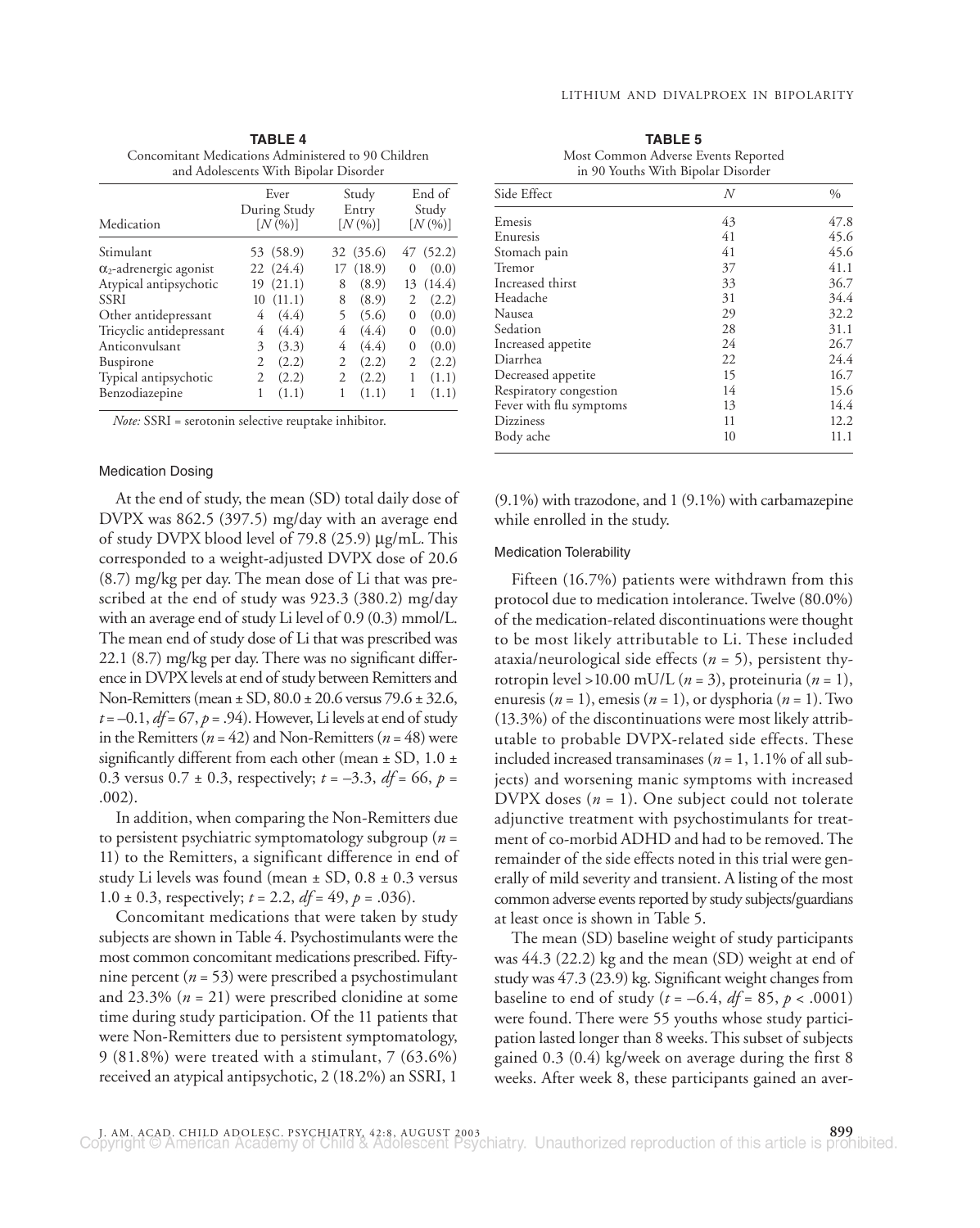age of 0.2 (0.5) kg/week. A comparison of these rates suggests that weight gain may diminish after the first 8 weeks of treatment (*t* = 1.7, *df* = 54, *p* = .09, two-tailed).

# **DISCUSSION**

These preliminary data suggest that the combination of DVPX and Li may be useful in the treatment of juvenile bipolarity and that almost half of patients treated with this regimen achieve clinical remission.

Overall, therapy with DVPX and Li was well tolerated. Fifteen of the patients were withdrawn due to medication-related side effects. However, none of these adverse events was unexpected. Besides the relatively large sample size, other strengths of this study include the diagnostic homogeneity of the study cohort and the implementation of stringent, clinically meaningful criteria for remission.

The data reported in this paper suggest that the use of combination DVPX and Li pharmacotherapy may be a reasonable treatment option. In a recently reported study by Frazier et al. (2001), 23 youths meeting diagnostic symptom criteria for bipolar disorder, currently manic or mixed, were enrolled in an 8-week, open-label trial of olanzapine monotherapy. In that study, 61.0% of the subjects met those authors' responder criteria (defined as a ≥30% reduction in baseline YMRS total score and CGI-Severity score of ≤3 at 8 weeks). If the same response criteria were applied to this cohort, using intent-to-treat analysis (with the last observation carried forward), 75.3% of the subjects described herein would have met those authors' responder criteria at week 8.

In another prospective study, Kowatch et al. (2000) treated 42 youths with bipolar disorder, currently in a manic or mixed state, for up to 8 weeks with Li, DVPX, or carbamazepine monotherapy. One of those investigators' response criterion was defined as a ≥50% improvement in YMRS score from baseline. Another criterion was a score of 1 or 2 on the CGI–Improvement score for overall bipolar illness (implying the subjects were "much" or "very much" improved). The response rate based on the YMRS criterion for the patients seen in the study of Kowatch and colleagues was 38% for Li, 53% for DVPX, and 38% for carbamazepine. When applying this YMRS response criterion to the cohort described herein, using intent-to-treat analysis, a response rate of 70.6% was achieved in this trial. Based on the CGI response criterion of Kowatch et al. (2000), those investigators found a response rate of 46% for Li, 40% for DVPX, and 31%

for carbamazepine. Using the same CGI response criterion, a response rate of 59.3% was observed for the DVPX + Li-treated subjects. In addition, when examining only those patients that were in a manic or mixed state at study entry and those not receiving an antidepressant or antipsychotic at week  $8$  ( $n = 60$ ), these response rates were found to increase by ≤5%.

Kafantaris et al. (2001) initially reported that adjunctive treatment with an antispsychotic may be necessary in youths with psychotic symptoms to maintain overall symptom remittance. It is interesting to note that in this study subjects with either a lifetime history of psychosis or youths with psychotic symptoms at baseline were less likely to meet criteria for symptom remittance after Li and Dvpx combination treatment in this trial.

The results of this study provide information regarding potential developmental differences in the expression of bipolar disorder across the life cycle. Following initiation with DVPX + Li, depression was not a commonly observed mood state in this cohort. However, Calabrese et al. (2001) recently reported that when adults with rapid cycling bipolar disorders are treated with DVPX + Li, the most treatment recalcitrant mood state in that cohort was depression. The results of this study and that of Calabrese et al. (2001) extend the observations of Kraepelin (1921), who noted that as patients with manic-depressive disorder age, symptoms of depression become more manifest over time.

There are additional data to support that other developmental differences may exist between youths and adults who suffer from bipolar disorder. In this trial, almost half of the subjects had syndrome remission with DVPX + Li therapy. However, this response rate is about twice that of what was seen in the study of Calabrese et al. (2001). In that trial, approximately 25% of adult subjects experienced syndrome remission. These findings suggest that vigorous intervention early in the course of bipolar disorder may be of particular benefit.

## Study Limitations

The study is limited by its open uncontrolled design and awaits replication in a randomized controlled trial. In addition, because of the relative brevity of this study, whether or not  $DVPX + Li$  is an optimal form of maintenance pharmacotherapy from the vantage points of both safety and effectiveness remains to be seen. Furthermore, permitting concomitant antipsychotic, antidepressant, and stimulant treatment during this trial may have contributed to the results observed in this study.